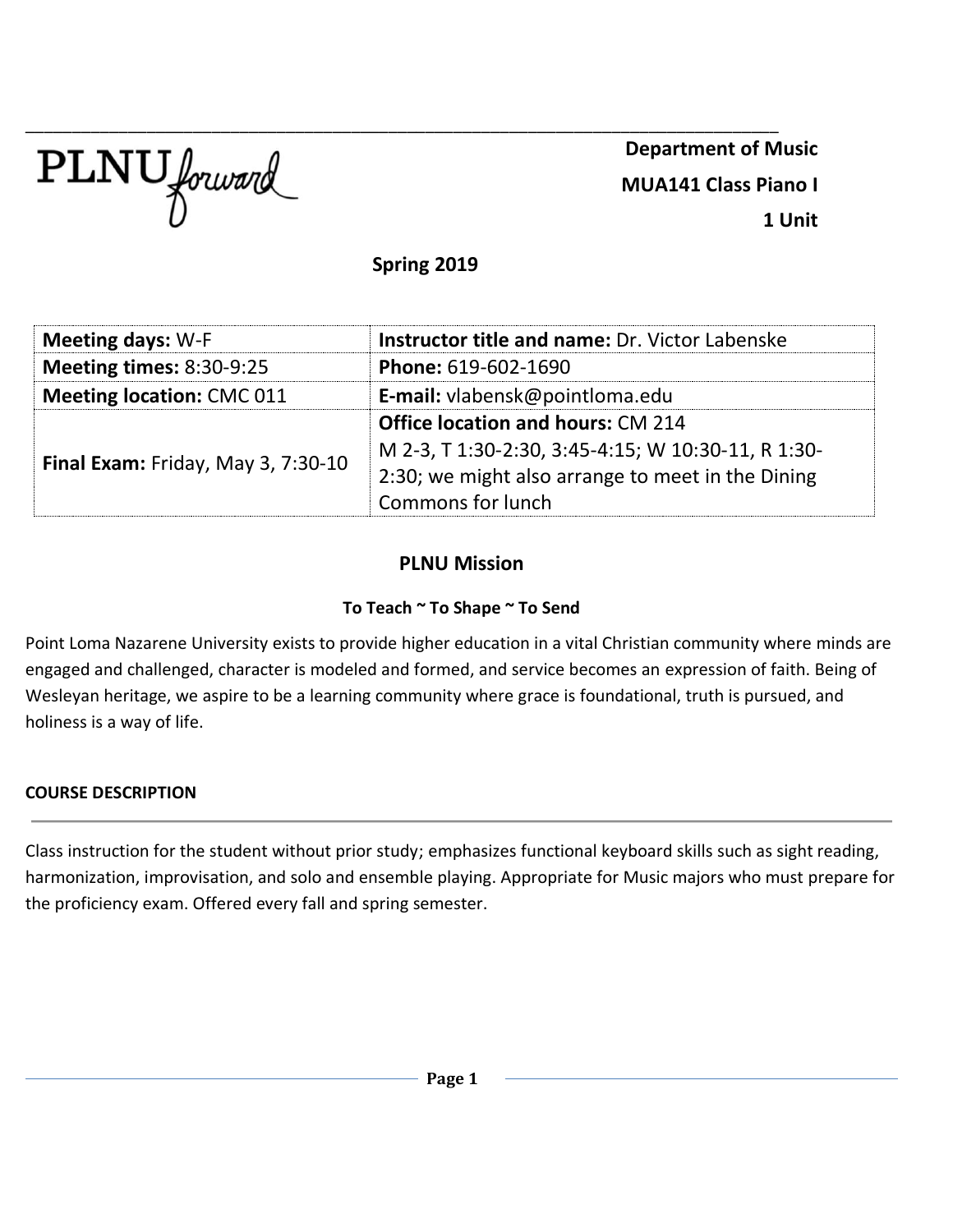## **COURSE LEARNING OUTCOMES**

By the end of the semester, you can be proficient in the following areas:

- Demonstrate knowledge of all the notes on the grand staff through playing and written tests and quizzes
- Demonstrate knowledge of keyboard topography, basic technique, and proper posture and hand position through performing of various exercises and repertoire
- Demonstrate basic concepts of pulse, rhythm, and meter through various exercises
- Play basic pieces in both simple and compound meter
- Demonstrate knowledge of all major and relative minor key signatures through written tests and exercises
- Recognize and read intervals up to a fifth, and perform repertoire and sightreading examples that use fivefinger patterns with intervals up to a fifth.
- Play selected major and minor pentascales

| 1/9  | Basic Musical Elements: A (Playing on the Black Keys) |  |
|------|-------------------------------------------------------|--|
| 1/11 |                                                       |  |
| 1/16 |                                                       |  |
| 1/18 |                                                       |  |
| 1/23 | Basic Musical Elements: B (The Musical Alphabet)      |  |
| 1/25 |                                                       |  |
| 1/30 |                                                       |  |
| 2/1  |                                                       |  |
| 2/6  | Basic Musical Elements: C (Reduced Staff)             |  |
| 2/8  |                                                       |  |
| 2/13 |                                                       |  |
| 2/15 |                                                       |  |
| 2/20 | EXAM I                                                |  |
| 2/22 | Basic Musical Elements: D (Grand Staff)               |  |
| 2/27 |                                                       |  |
|      |                                                       |  |

## **COURSE SCHEDULE AND ASSIGNMENTS**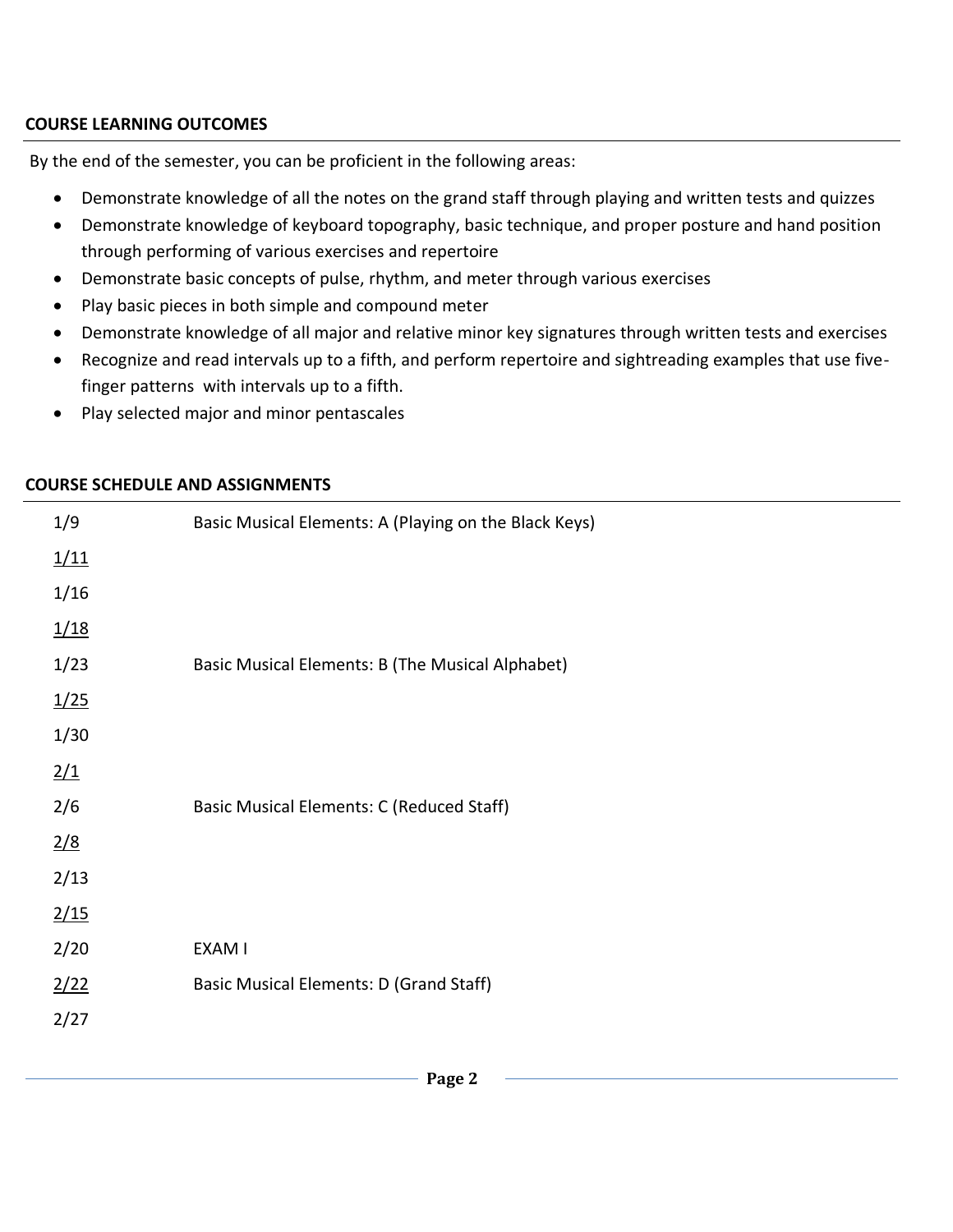| 3/1           |                                                  |
|---------------|--------------------------------------------------|
| 3/6           | <b>SPRING BREAK</b>                              |
| $\frac{3}{8}$ | <b>SPRING BREAK</b>                              |
| 3/13          |                                                  |
| 3/15          |                                                  |
| 3/20          |                                                  |
| 3/22          | Basic Musical Elements: E (Five Finger Patterns) |
| 3/27          |                                                  |
| 3/29          |                                                  |
| 4/3           |                                                  |
| 4/5           | <b>EXAM II</b>                                   |
| 4/10          |                                                  |
| 4/12          |                                                  |
| 4/17          |                                                  |
| 4/19          | <b>EASTER BREAK</b>                              |
| 4/24          |                                                  |
| <u>4/26</u>   | <b>FINAL REVIEW</b>                              |

## FINAL EXAM: Friday May 3, 7:30-10 AM

The final exam may include sight reading, ear training, theory, technique, and prepared pieces. It will not be rescheduled.

**Class Preparation**: You are expected to practice for a minimum of 30 minutes per day (3 hours per week) so that you will be ready for the piano proficiency exam. I'll collect practice records each week to help you keep accountable. Your recorded practice time recorded should include time spent playing the piano (for class assignments). It shouldn't include class time or time spent at the piano not directly related to this course. It is likely that some of you will require more practice than others in order to be adequately prepared for each class. Cramming for piano is impossible since it requires constant skill development. It is your daily commitment to achieving this goal which will result in success.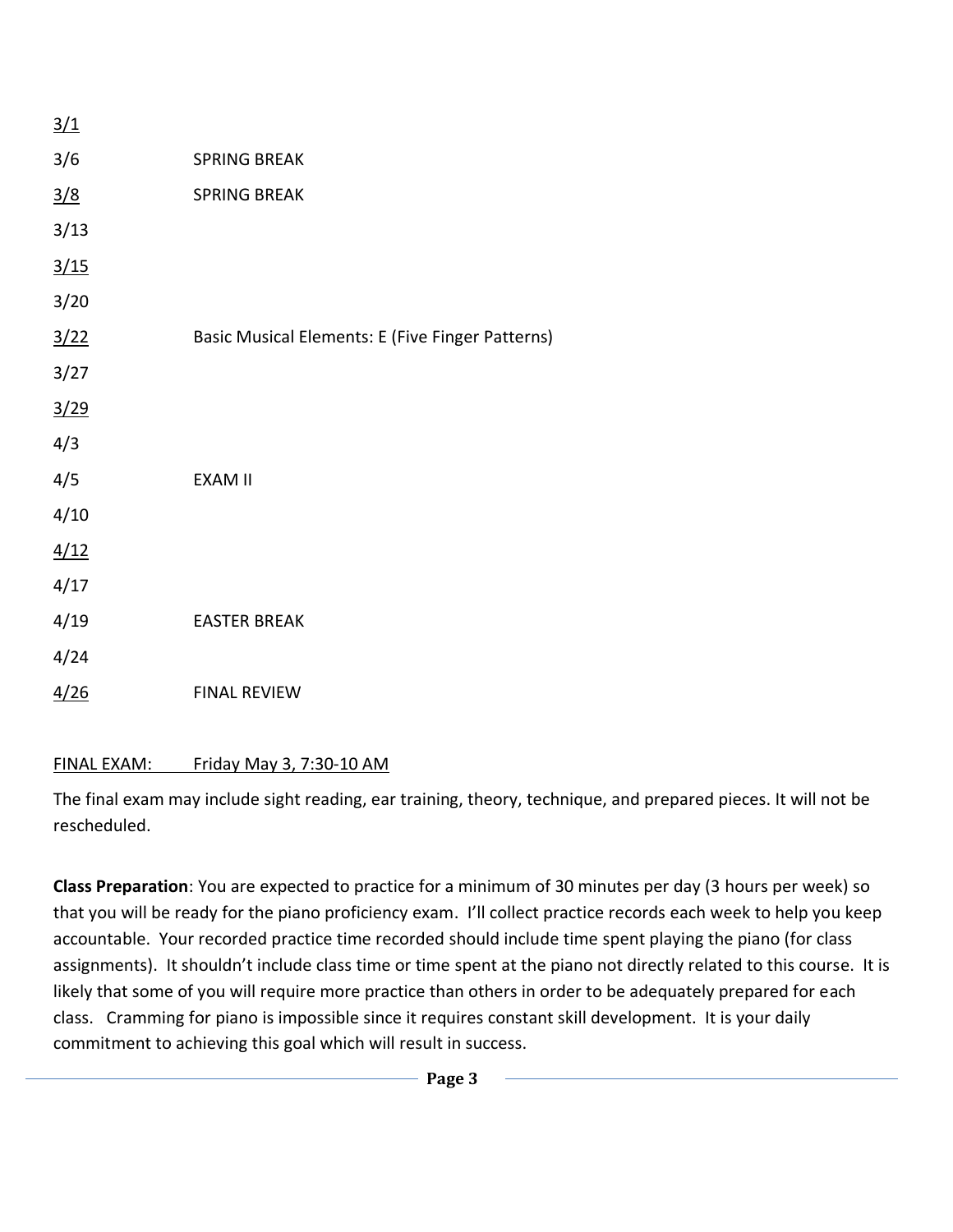## **REQUIRED TEXTS AND RECOMMENDED STUDY RESOURCES**

- eNovative Piano (www.enovativepiano.com)
- Canvas (your normal login)

### **ASSESSMENT AND GRADING**

| Assignment distribution by percentage:                                                                                                                                                                        | Grade scale:                                                                                                                                       |
|---------------------------------------------------------------------------------------------------------------------------------------------------------------------------------------------------------------|----------------------------------------------------------------------------------------------------------------------------------------------------|
| $20% = Quizzes$<br>$\bullet$<br>$20\%$ = Examination I<br>$\bullet$<br>$20\%$ = Examination II<br>$\bullet$<br>20% = Examination III (Final examination)<br>$\bullet$<br>20% = Class preparation<br>$\bullet$ | A=93-100 C=73-76<br>A-=92-90 C-=70-72<br>$B+=87-89$ $D+=67-69$<br>B=83-86<br>D=63-66<br>$B = 80 - 82$<br>$D = 60 - 62$<br>$C+=77-79$<br>$F = 0-59$ |

### **LATE ASSIGNMENTS**

All assignments are to be submitted/turned in by the beginning of the class session when they are due—including assignments posted in Canvas. Quizzes will not be made up. Late work, should it be accepted, will lose 10% per calendar day.

#### **FINAL EXAMINATION POLICY**

Successful completion of this class requires taking the final examination **on its scheduled day**. The final examination schedule is posted on the [Class Schedules](http://www.pointloma.edu/experience/academics/class-schedules) site. No requests for early examinations or alternative days will be approved.

## **PLNU COPYRIGHT POLICY**

Point Loma Nazarene University, as a non-profit educational institution, is entitled by law to use materials protected by the US Copyright Act for classroom education. Any use of those materials outside the class may violate the law.

#### **PLNU ACADEMIC HONESTY POLICY**

Students should demonstrate academic honesty by doing original work and by giving appropriate credit to the ideas of others. Academic dishonesty is the act of presenting information, ideas, and/or concepts as one's own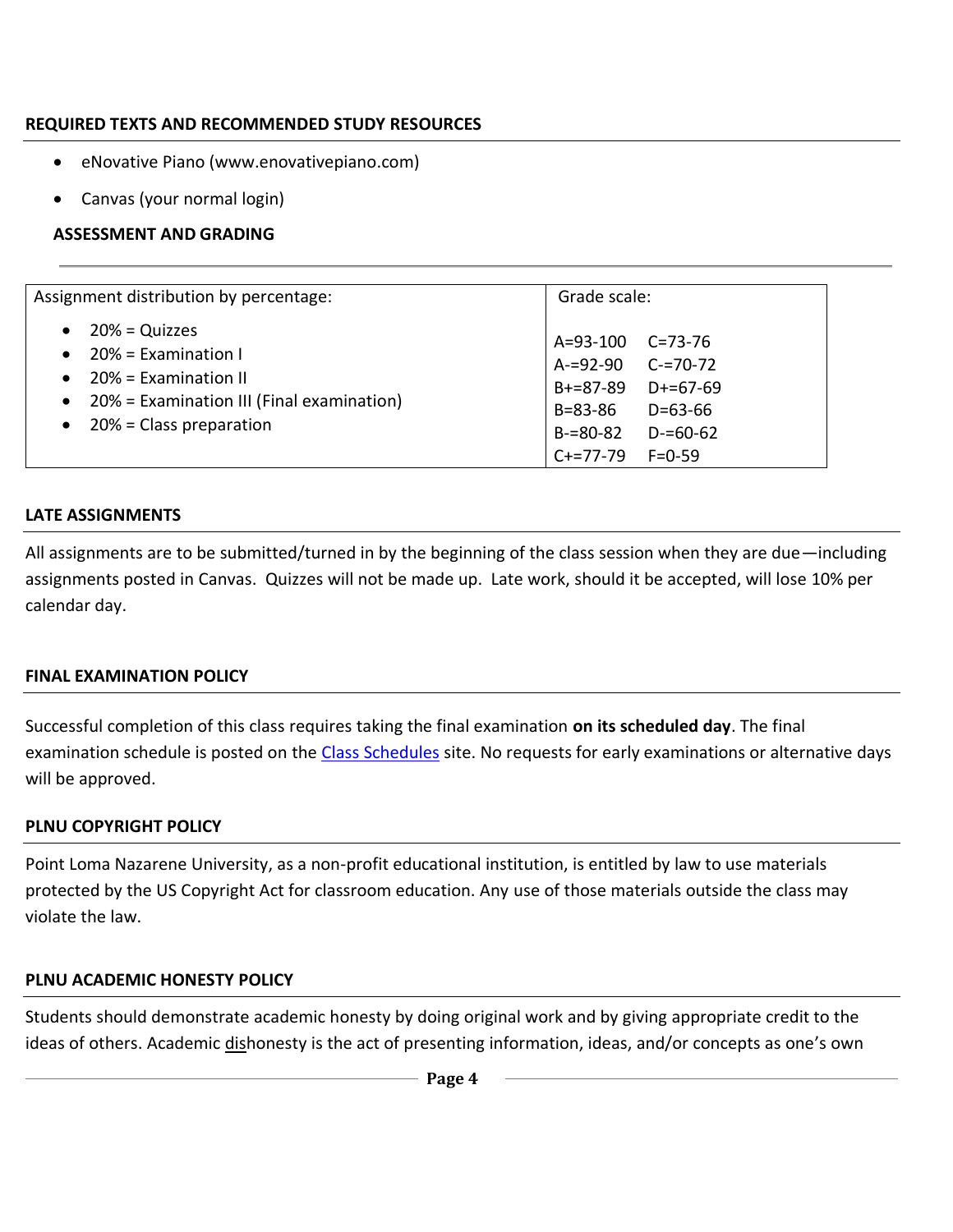when in reality they are the results of another person's creativity and effort. A faculty member who believes a situation involving academic dishonesty has been detected may assign a failing grade for that assignment or examination, or, depending on the seriousness of the offense, for the course. Faculty should follow and students may appeal using the procedure in the university Catalog. See [Academic Policies](http://catalog.pointloma.edu/content.php?catoid=18&navoid=1278) for definitions of kinds of academic dishonesty and for further policy information

# **PLNU ACADEMIC ACCOMMODATIONS POLICY**

If you have a diagnosed disability, please contact PLNU's Disability Resource Center (DRC) within the first two weeks of class to demonstrate need and to register for accommodation by phone at 619-849-2486 or by e-mail at [DRC@pointloma.edu.](mailto:DRC@pointloma.edu) See [Disability Resource Center](http://www.pointloma.edu/experience/offices/administrative-offices/academic-advising-office/disability-resource-center) for additional information.

# **PLNU ATTENDANCE AND PARTICIPATION POLICY**

Regular and punctual attendance at all classes is considered essential to optimum academic achievement. If the student is absent from more than 10 percent of class meetings, the faculty member can file a written report which may result in de-enrollment. If the absences exceed 20 percent, the student may be de-enrolled without notice until the university drop date or, after that date, receive the appropriate grade for their work and participation. See [Academic Policies](http://catalog.pointloma.edu/content.php?catoid=18&navoid=1278) in the Undergraduate Academic Catalog.

## **FERPA POLICY**

In compliance with federal law, neither PLNU student ID nor social security number should be used in publically posted grades or returned sets of assignments without student written permission. This class will meet the federal requirements by (each faculty member choose one strategy to use: distributing all grades and papers individually; requesting and filing written student permission; or assigning each student a unique class ID number not identifiable on the alphabetic roster.). Also in compliance with FERPA, you will be the only person given information about your progress in this class unless you have designated others to receive it in the "Information Release" section of the student portal. See Policy Statements in the undergraduate student catalog.